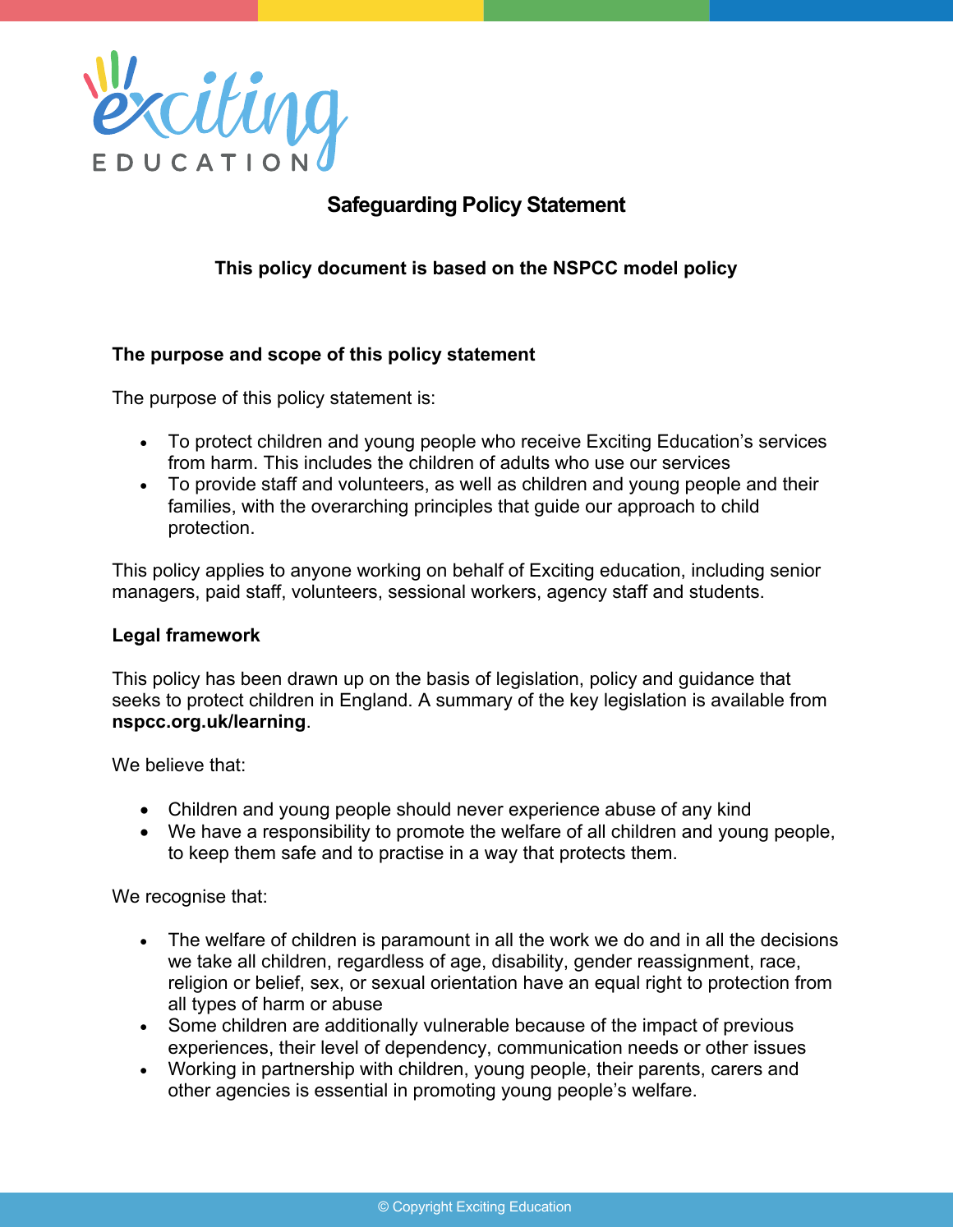

We will seek to keep children and young people safe by:

- Valuing, listening to and respecting them
- Appointing a nominated child protection lead for children and young people
- Adopting child protection and safeguarding best practice through our policies, procedures and code of conduct for staff and volunteers
- Developing and implementing an effective online safety policy and related procedures
- Providing effective management for staff and volunteers through supervision, support, training and quality assurance measures so that all staff and volunteers know about and follow our policies, procedures and behaviour codes confidently and competently
- Recruiting and selecting staff and volunteers safely, ensuring all necessary checks are made
- Recording, storing and using information professionally and securely, in line with data protection legislation and guidance [more information about this is available from the Information Commissioner's Office: **ico.org.uk/for- organisations**]
- Sharing information about safeguarding and good practice with children and their families via group work and one-to-one discussions
- Making sure that children, young people and their families know where to go for help if they have a concern
- Using our safeguarding and child protection procedures to share concerns and relevant information with agencies who need to know, and involving children, young people, parents, families and carers appropriately
- Using our procedures to manage any allegations against staff and volunteers appropriately
- Creating and maintaining an anti-bullying environment and ensuring that we have a policy and procedure to help us deal effectively with any bullying that does arise
- Ensuring that we have effective complaints and whistleblowing measures in place
- Ensuring that we provide a safe physical environment for our children, young people, staff and volunteers, by applying health and safety measures in accordance with the law and regulatory guidance
- Building a safeguarding culture where staff and volunteers, children, young people and their families, treat each other with respect and are comfortable about sharing concerns.

We are committed to reviewing our policy and good practice annually.

www.excitingeducation.co.uk